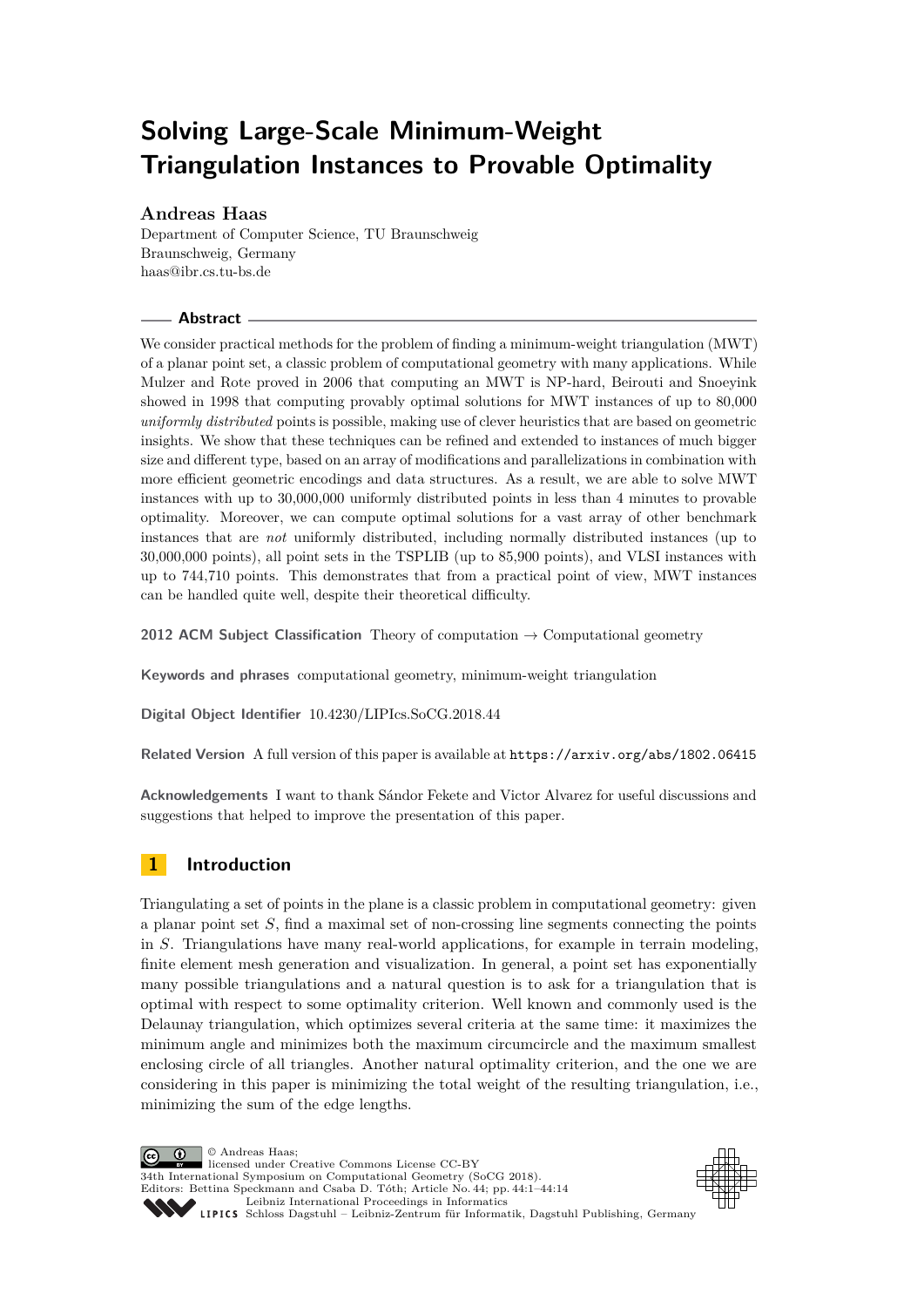#### **44:2 Solving Large-Scale Minimum-Weight Triangulation Instances**

The minimum-weight triangulation (MWT) is listed as one of the open problems in the famous book from 1979 by Garey and Johnson on NP-completeness [\[10\]](#page-12-0). The complexity status remained open for 27 years until Mulzer and Rote [\[19\]](#page-13-1) finally resolved the question and showed NP-hardness of the MWT problem.

Independently, Gilbert [\[11\]](#page-13-2) and Klincsek [\[17\]](#page-13-3) showed that, when restricting it to simple polygons, the MWT problem can be solved in  $O(n^3)$ -time with dynamic programming. The dynamic programming approach can be generalized to polygons with *k* inner points. Hoffmann and Okamoto [\[16\]](#page-13-4) showed how to obtain the MWT of such a point set in  $O(6^k n^5 \log n)$ -time. Their algorithm is based on a polygon decomposition through *x*-monotone paths. Grantson et al. [\[12\]](#page-13-5) improved the algorithm to  $O(n^4 4^k k)$  and showed another decomposition strategy based on cutting out triangles [\[13\]](#page-13-6) which runs in  $O(n^3k!k)$ -time.

A promising approach are polynomial-time heuristics that either include or exclude edges with certain properties from any minimum weight triangulation. Das and Joseph [\[6\]](#page-12-1) showed that every edge in a minimum weight triangulation has the *diamond property*. An edge *e* cannot be in  $MWT(S)$  if both of the two isosceles triangles with base *e* and base angle  $\pi/8$  contain other points of *S*. Drysdale et al. [\[9\]](#page-12-2) improved the angle to  $\pi/4.6$ . This property can exclude large portions of the edge set and works exceedingly well on uniformly distributed point sets, for which only an expected number of  $O(n)$  edges remain. Dickerson et al. [\[8,](#page-12-3) [7\]](#page-12-4) proposed the *LMT-skeleton heuristic*, which is based on a simple local-minimality criterion fulfilled by every edge in MWT(*S*). The LMT-skeleton algorithm often yields a connected graph, such that the remaining polygonal faces can be triangulated with dynamic programming to obtain the minimum weight triangulation.

Especially the combination of the diamond property and the LMT-skeleton made it possible to compute the MWT for large, well-behaved point sets. Beirouti and Snoeyink [\[3,](#page-12-5) [2\]](#page-12-6) showed an efficient implementation of these two heuristics and they reported that their implementation could compute the exact MWT of 40,000 uniformly distributed points in less than 5 minutes and even up to 80,000 points with the improved diamond property.

Our contributions:

- $\blacksquare$ We revisit the diamond test and LMT-skeleton based on Beirouti's and Snoeyink's [\[3,](#page-12-5) [2\]](#page-12-6) ideas and describe several improvements. Our bucketing scheme for the diamond test does not rely on a uniform point distribution and filters more edges. For the LMT-skeleton heuristic we provide a number of algorithm engineering modifications. They contain a data partitioning scheme for a parallelized implementation and several other changes for efficiency. We also incorporated an improvement to the LMT-skeleton suggested by Aichholzer et al. [\[1\]](#page-12-7).
- We implemented, streamlined and evaluated our implementation on various point sets. For the uniform case, we computed the MWT of 30,000,000 points in less than 4 minutes on commodity hardware; the limiting factor arose from the memory of a standard machine, not from the runtime. We achieved the same performance for normally distributed point sets. The third class of point sets were benchmark instances from the TSPLIB [\[20\]](#page-13-7) (based on a wide range of real-world and clustered instances) and the VLSI library. These reached a size up to 744,710 points. This shows that from a practical point of view, wide range of huge MWT instances can be solved to provable optimality with the right combination of theoretical insight and algorithm engineering.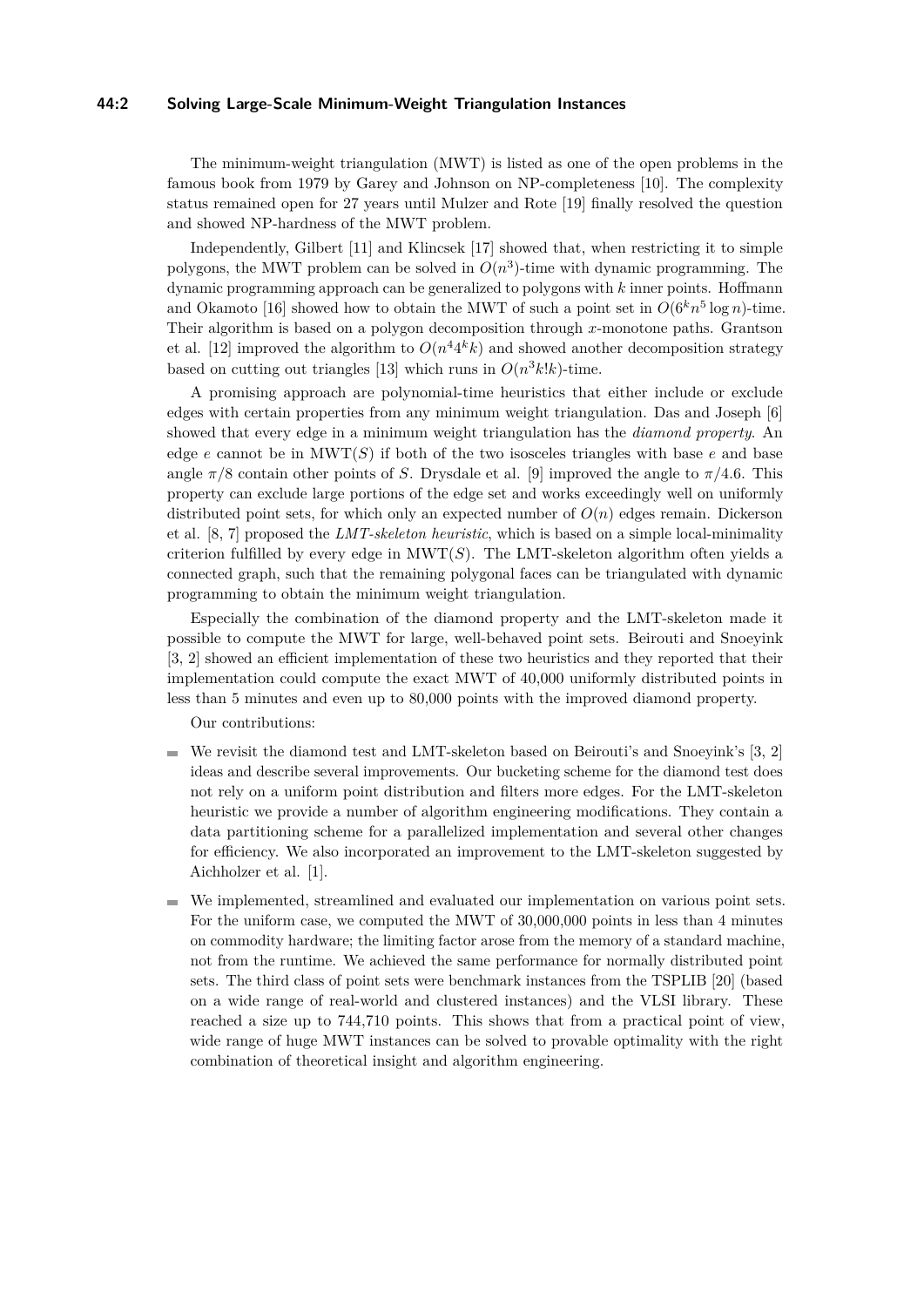# **2 Preliminaries**

Let *S* be a set of points in the euclidean plane. A triangulation *T* of *S* is a maximal planar straight-line graph with vertex set *S*. The weight  $w(e)$  of an edge *e* is its euclidean length. A minimum-weight triangulation  $MWT(S)$  minimizes the total edge weight, i.e.,  $\sum_{e \in E(T)} w(e)$ .

- An edge  $e$  is *locally minimal* with respect to some triangulation  $T(S)$  if either
- **(i)** *e* is an edge on the convex hull of *S*, or
- (ii) the two triangles bordering  $e$  in  $T(S)$  form a quadrilateral  $q$  such that  $q$  is either not convex or *e* is the shorter diagonal of the two diagonals *e* and *e'* in *q*, i.e.,  $w(e) \leq w(e')$ .

A triangulation *T* is said to be a *locally minimal triangulation* if every edge of *T* is locally minimal, i.e., the weight of *T* cannot be improved by edge flipping. A pair of triangles witnessing local minimality for some edge *e* in some triangulation is called a *certificate* for *e*. An *empty triangle* is a triangle that contains no other points of *S* except for its three vertices.

# <span id="page-2-1"></span>**3 Previous tools**

# <span id="page-2-0"></span>**3.1 Diamond property**



**Figure 1** Points *l* and *r* induce a region DS such that all edges *e* = *st* with *t* ∈ DS fail the diamond test. DS is called a dead sector (dotted area).

The diamond property can be used as a first step to exclude a large part of the edge set from any further consideration. A brute-force solution to test the diamond property for each edge takes  $\Theta(n^3)$  time and is inefficient. To accelerate the test, Beirouti and Snoeyink [\[3\]](#page-12-5) use a bucketing scheme based on a uniform grid with the grid size chosen such that on expectation a constant number of points lie in each cell. In order to quickly discard whole cells, they make use of *dead sectors*, which are illustrated in Figure [1.](#page-2-0) Suppose we want to test all edges with source *s*. If points *l, r* are already processed and known then all edges *st* with  $t \in \mathcal{DS}$  will fail the diamond test, because *l* and *r* lie in the left, resp. right isosceles triangle. The boundary of a single dead sector depends on the angle and length of *sl* and *sr*; for multiple sectors it can be quite complicated. For each point *s*, all edges *st* that pass the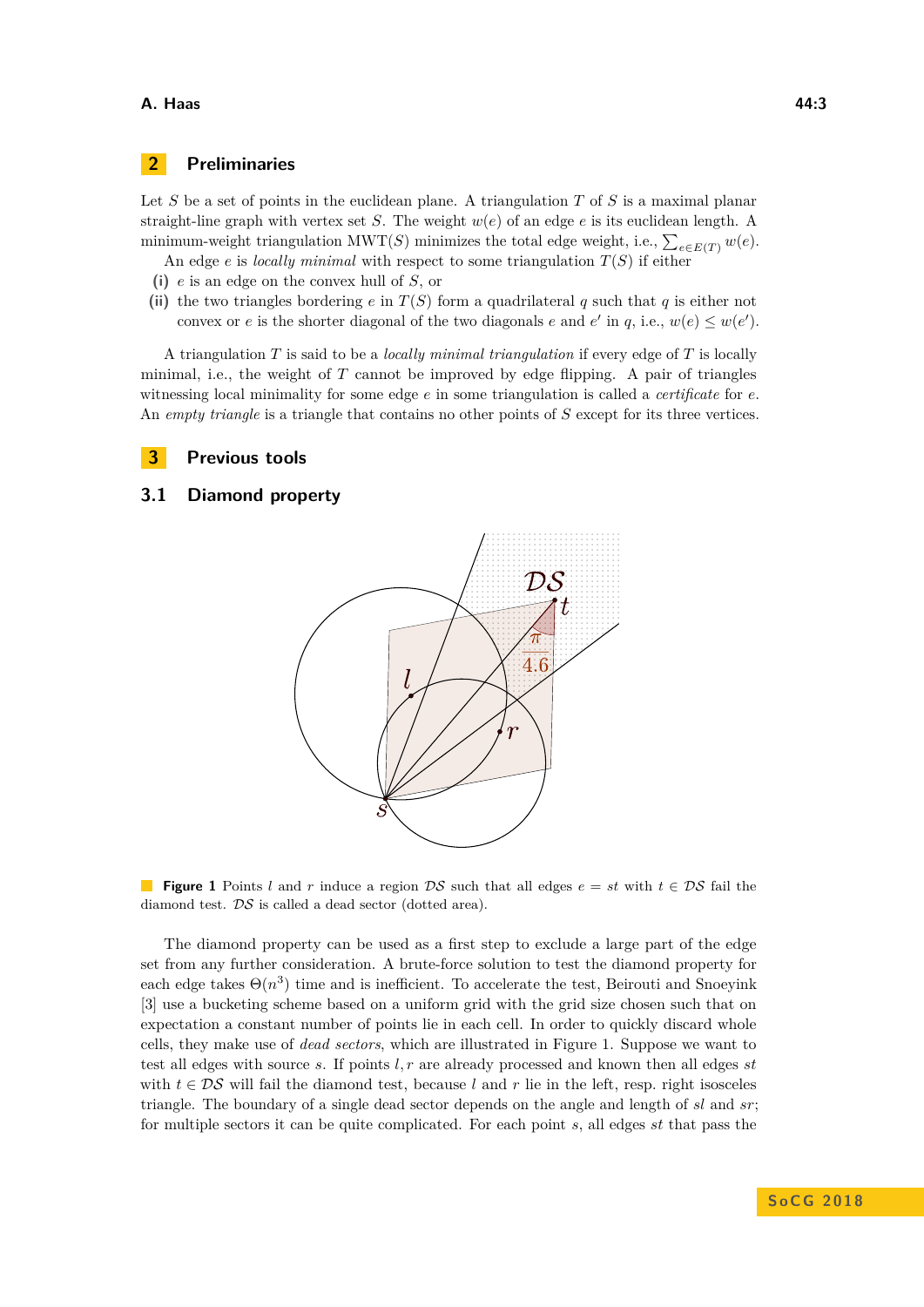#### **44:4 Solving Large-Scale Minimum-Weight Triangulation Instances**

test are computed by first considering all other points in the cell containing *s*. Intersections of dead sectors with neighboring cells are computed and based on the result further cells are considered until all cells can be excluded by dead sectors.

# **3.2 LMT-skeleton**

The LMT-skeleton was proposed by Dickerson et al. [\[8,](#page-12-3) [7\]](#page-12-4), it is a subset of the minimum weight triangulation. The key observation is that  $MWT(S)$  is a locally minimal triangulation, i.e., no edge in MWT(S) can be flipped to reduce the total weight.

The LMT-skeleton algorithm eliminates all edges that have no certificate, i.e., for each edge *e* all pairs of empty triangles bordering *e* are examined until a certificate is found or no pairs are left. Eliminating *e* can invalidate previously found certificates. The remaining edges that are not intersected by any other remaining edge form the LMT-skeleton; they must be in all locally minimal triangulations.

<span id="page-3-0"></span>

**(a)** Half-edge *e*. **(b)** *i* and *j* point to the current certificate edges.

**Figure 2** Representation of half-edge *e*.

In order to avoid the  $O(n^3)$  space required to store all empty triangles Beirouti and Snoeyink [\[3\]](#page-12-5) propose a data structure based on half-edges. Half-edges store several pointers: a pointer to the target vertex and the twin half-edge; a pointer to the next edge in counterclockwise order around the source; and three additional pointers to scan for empty triangles  $(i, j, j, start)$ ; see Figure [2](#page-3-0) for an illustration. A status flag indicates whether an edge is *possible, impossible* or *certain*. Furthermore, three additional pointers (*rightPoly, leftPoly, polyWeight*) are stored and used for the subsequent polygon triangulation step.

At the heart of the LMT-skeleton heuristic lies the Advance function, see Algorithm [1.](#page-3-1) Advance basically rotates edge *i* and *j* in counterclockwise order such that they form an

**Algorithm 1:** Advance. Adapted from [\[2\]](#page-12-6) (Changed notation and corrected an error).

<span id="page-3-1"></span>**Function** Advance(*e*) **repeat while** *e.i.target* is not left of *e.j* **do**  $e.i \leftarrow e.inext;$ **while** *e.i.target* is left of *e.j* **do**  $e.j \leftarrow e.j.next ;$ **until** *e.i.target* = *e.j.target*;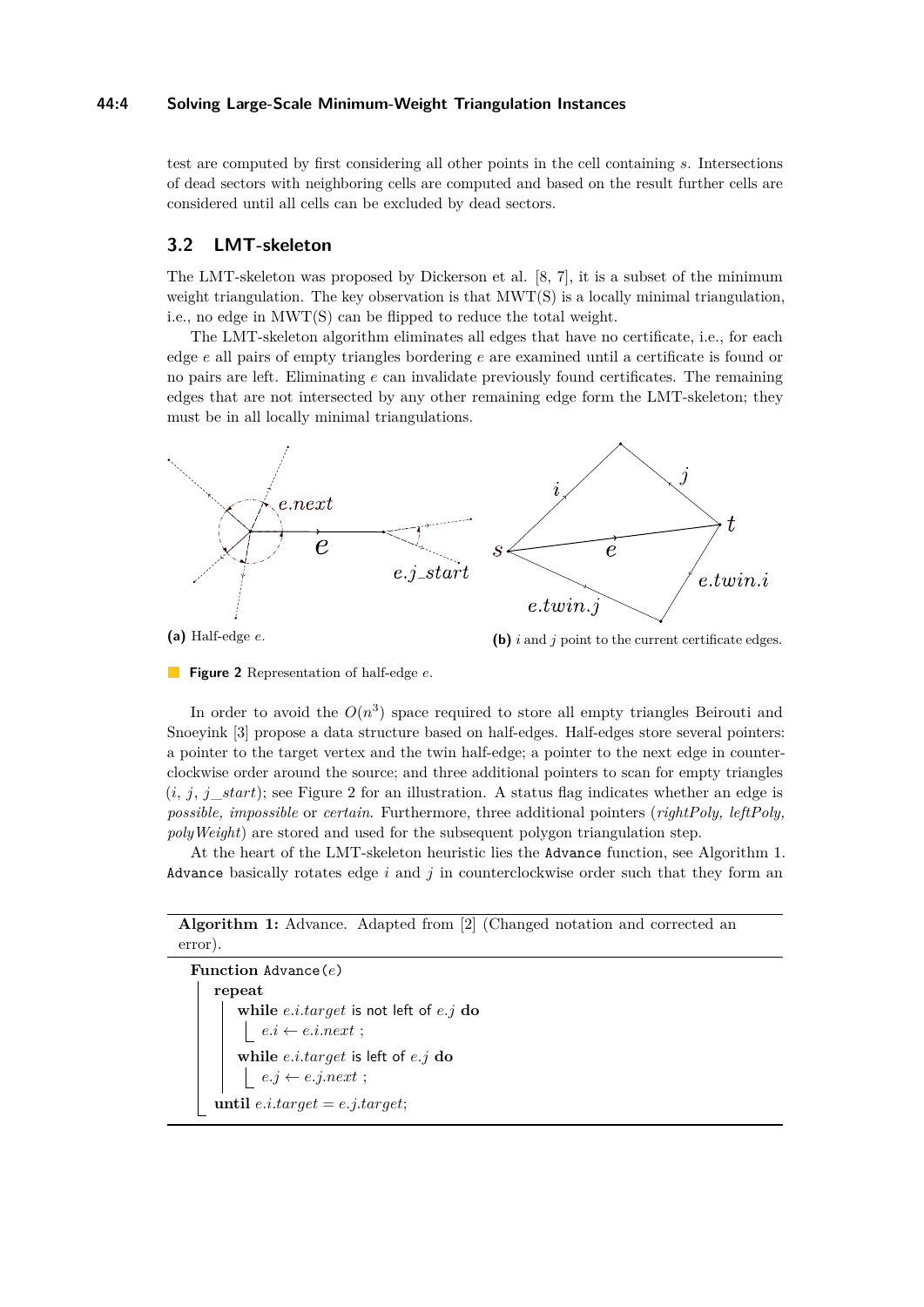empty triangle if they point to the same vertex, i.e., *i.target* = *j.target*. Pointers *i* and *j* are initialized to *e.next* resp. *e.j*\_*start*. The algorithm to find certificates is built on top of Advance. All pairs of triangles can be traversed by repeatedly calling Advance on half-edge *e* and *e*'s twin in fashion similar to a nested loop. The "loop" is stopped when a certificate is found and can be resumed when the certificate becomes invalid. [\[2,](#page-12-6) [3\]](#page-12-5)

After initializing the half-edge data structure, their implementation pushes all edges on a stack (sorted with longest edge on top) and then processes edges in that order. If for an edge *e* no certificate is found, an intersection test determines if *e* lies on the convex hull or if *e* is impossible. If *e* is detected to be impossible, a local scan restacks all edges with *e* in their certificate. After the stack is empty, all edges that remain possible and that have no crossing edges are marked as *certain*.

# **4 Our improvements and optimizations**

### **4.1 Diamond property**

For a uniformly distributed point set *S* with  $|S| = n$  points, the expected number of edges to pass the diamond test is only  $O(n)$ . More precisely, Beirouti and Snoeyink [\[3\]](#page-12-5) state that the number is less than  $3\pi n/\sin(\alpha)$ , where  $\alpha$  is the base angle for the diamond property. We were able to tighten this value.

 $\triangleright$  **Theorem 1.** Let *S* be a uniformly distributed point set in the plane with  $|S| = n$  and let  $\alpha \leq \pi/3$  *be the base angle for the diamond property. Then the expected number of edges that pass the diamond test is less than*  $3\pi n/\tan(\alpha)$ *.* 

**Proof.** Fix an arbitrary point  $s \in S$  and consider the remaining points  $t_i$ ,  $0 \le i \le n-2$ in order of increasing distance to *s*. Edge  $e_i := st_i$  fulfills the diamond property if at least one of the two corresponding isosceles triangles is empty, i.e., it contains non of the *i* points  $t_0, \ldots, t_{i-1}.$ 

For any given distance *r*, each triangle has area  $A = 1/4 \tan(\alpha) r^2$ . The points are uniformly distributed in the circle centered at *s* with radius *r*, thus the probability *p* that a fixed point lies in a fixed triangle is  $p = A/\pi r^2 = \tan(\alpha)/4\pi$ . Each triangle is empty with probability  $(1-p)^i$ . The whole diamond is empty with probability  $(1-2p)^i$ . It follows that at least one of the triangles is empty with probability  $2(1-p)^i - (1-2p)^i$ .

Let  $X_i$  be the indicator variable of the event that edge  $e_i$  fulfills the diamond property. Then  $X = \sum_{0}^{n-2} X_i$  is the number of outgoing edges that pass the diamond test. By linearity of expectation and the geometric series, the expected value of *X* is bounded by

$$
E[X] = \sum_{i=0}^{n-2} E[X_i] < \sum_{i=0}^{\infty} 2(1-p)^i - (1-2p)^i = \frac{2}{p} - \frac{1}{2p} = \frac{3}{2p} = \frac{6\pi}{\tan(\alpha)}
$$

If we apply the same argument to each point in *S*, we are counting each edge twice. Hence the number of edges that pass the diamond test with base angle *a* is less than  $3\pi n/\tan(\alpha)$ .

For  $\alpha = \pi/4.6$  we get a value less than 11.5847, which is very close to the values observed and achieved by our implementation; see Table [1](#page-10-0) in Section [5.](#page-9-0) In contrast, the value achieved by the implementation of Beirouti and Snoevink is  $\approx 14.3$  [\[3\]](#page-12-5).

## **4.2 Dead sectors and bucketing**

Our bucketing scheme is based on the same idea of dead sectors as described by Snoeyink and Beirouti [\[3\]](#page-12-5). Our implementation differs in two points. Despite being simpler, it has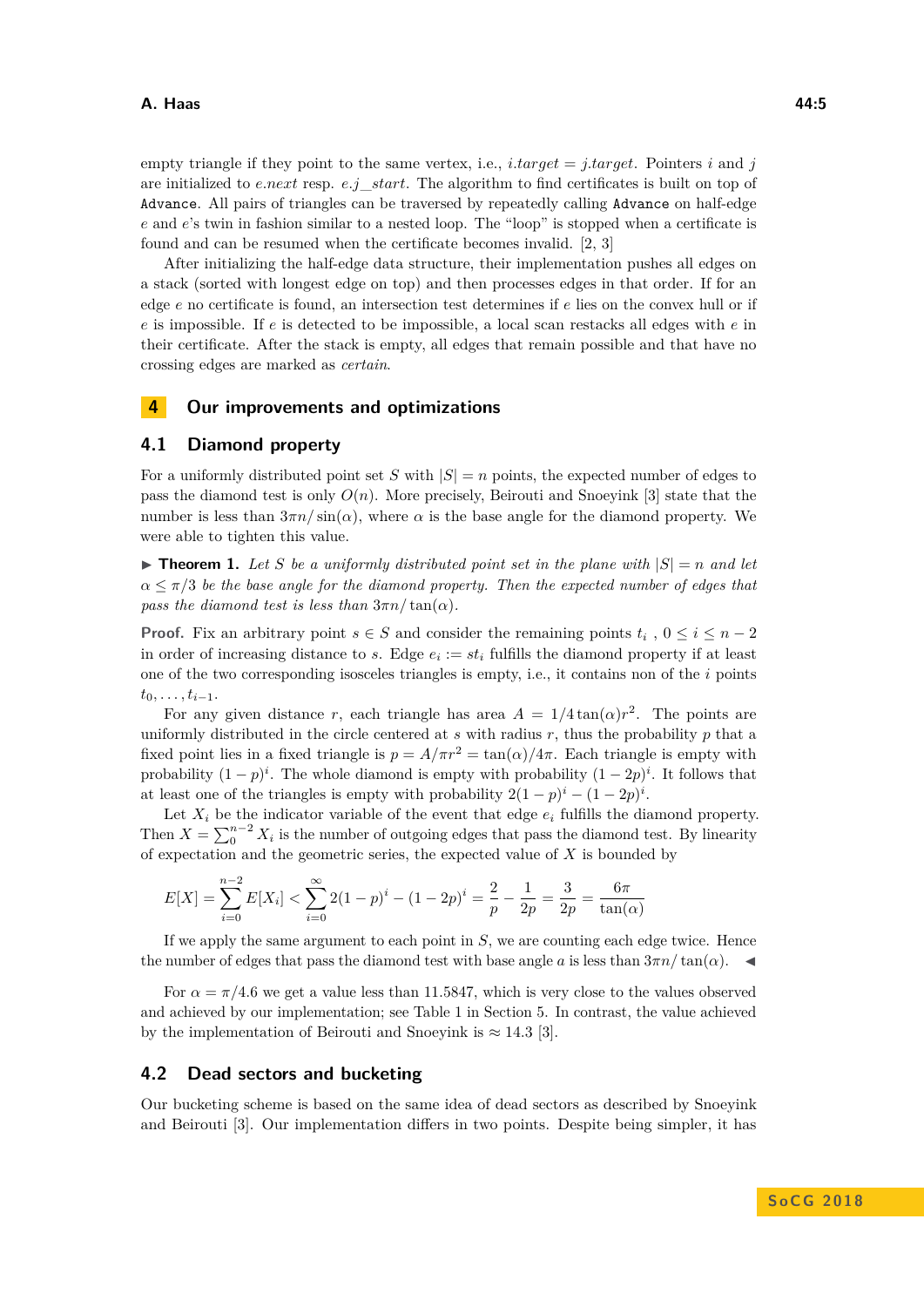#### <span id="page-5-0"></span>**44:6 Solving Large-Scale Minimum-Weight Triangulation Instances**



**Figure 3** Simplified dead sector DS is bounded by two rays and circle *C*. *C* is induced by the longer of the two edges  $sl$  resp.  $sr$  and angle  $\alpha$ .

higher accuracy and it can easily be integrated into common spatial data structures; such as quadtrees, kd-trees and R-trees. Therefore, it is not limited to uniformly distributed point sets.

In order to avoid storing complicated sector boundaries, we simplify the shape. Instead of bounding a sector  $DS$  by two circles as illustrated in Figure [1,](#page-2-0) we only use a single big circle C with center  $s$  at the expense of losing a small part of  $DS$ . This allows a compact representation of dead sectors as a triple of three numbers: an interval consisting of two polar angles and a squared radius; see Figure [3.](#page-5-0)

The main ingredient for our bucketing scheme is a spatial search tree with support for incremental nearest neighbor searches, such as quadtrees, kd-trees or R-trees. A spatial search tree hierarchically subdivides the point set into progressively finer bounding boxes/rectangles until a predefined threshold is met. Incremental nearest neighbor search queries allow to traverse all nearest neighbors of a point in order of increasing distance. Such queries can easily be implemented by utilizing a priority queue that stores all tree nodes encountered during tree traversal together with the distances to their resp. bounding box (see Hjaltason and Samet [\[15\]](#page-13-8)).

Pruning tree nodes whose bounding box lie in dead sectors is rather simple as follows: consider a nearest neighbor query for point *s*: when we are about to push a new node *n* into the priority queue, we compute the smallest polar angle interval *I* that encloses the bounding box of *n* and discard *n* if *I* is contained in the dead sectors computed so far. The interval of a bounding box is induced by the two extreme corners as seen from *s*, i.e., the leftmost and the rightmost corner.

Because nearest neighbors and tree nodes are processed in order of increasing distance, we can store sectors in two stages. On creation, they are inserted into a FIFO-queue; later only the interval component is inserted in a search filter used by the tree. The queue can be seen as a set of pending dead sectors with an attached activation distance *δ*. As soon as we process a point *t* with  $d(s, t) > \delta$  we can insert the corresponding interval into our filter.

This reduces the data structure used for the filter to a simple set of sorted non-overlapping intervals consisting of polar angles. Overlapping intervals are merged on insertion, which reduces the maximal number of intervals that need to be tracked at the same time to a very small constant<sup>[1](#page-5-1)</sup>.

<span id="page-5-1"></span> $1$  The exact value is 15 in our case, but it depends on an additional parameter and implementation details.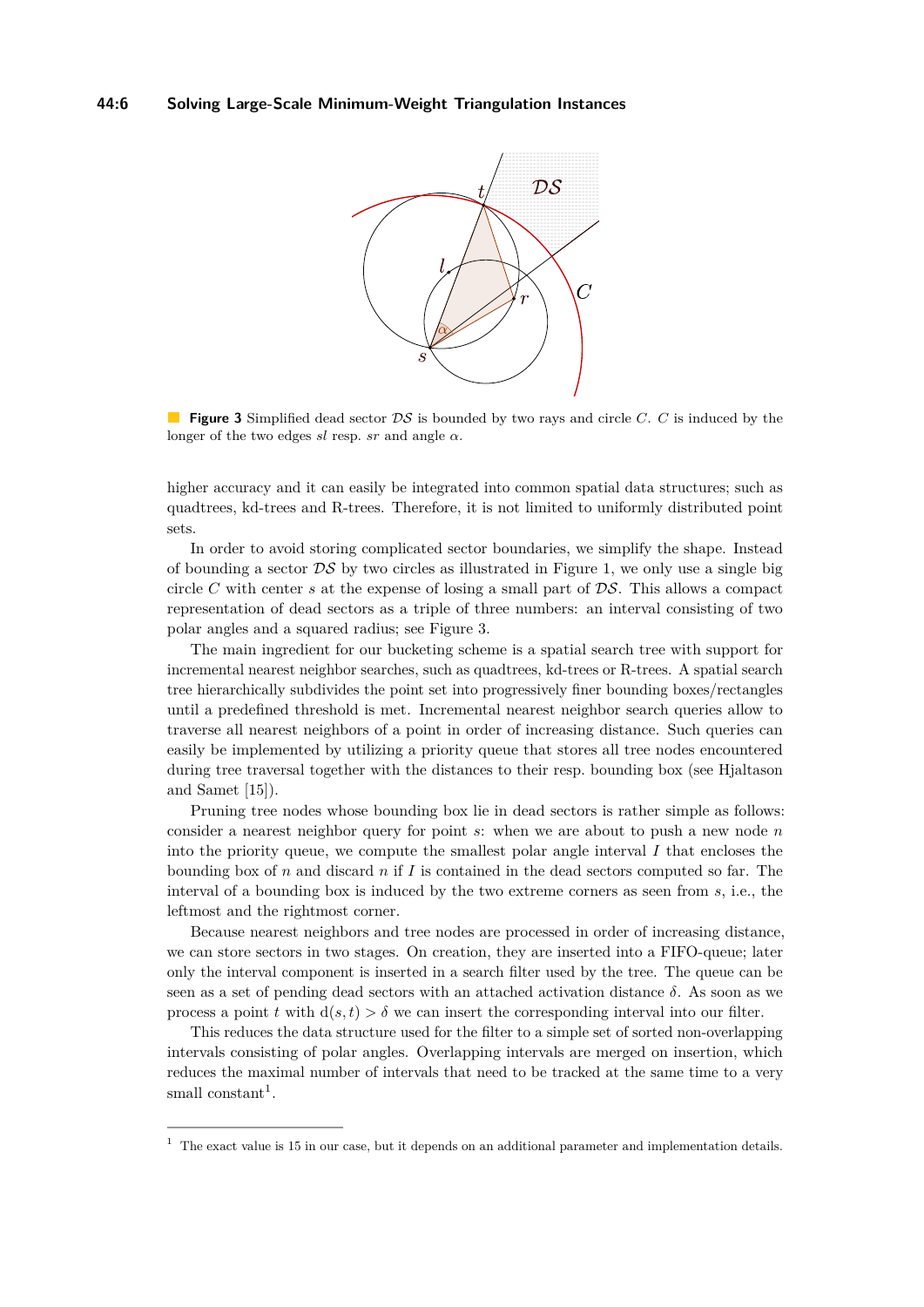This leaves the issue of deciding which points are used to construct dead sectors. We store all points encountered during an incremental search query in an ordered set *N* sorted by their polar angle with respect to *s*. Every time we find a new point *t*, it is inserted into *N* and dead sectors are computed with the predecessor and the successor of *t* in *N*. There is no need to construct sectors with more than the direct predecessor and successor, because sectors between all adjacent pairs of points in *N* were already constructed on earlier insertions. Computing the activation distance for new sectors only requires a single multiplication of the current squared distance to *t* with a precomputed constant. Additionally, the diamond property of edge *st* is tested against a subset of *N*.

If we apply the above procedure to every single point, we generate each edge twice, once on each of the two endpoints. Therefore, we output only those edges  $e = st$  such that  $s < t$ , i.e., *s* is lexicographically smaller than  $t$ . As a consequence, we can exclude a part of the left half-space right from the beginning by inserting an initial dead sector  $\mathcal{DS}_0 = (1/2\pi + \alpha, 3/2\pi - \alpha)$  at distance 0. Points in the two wedges  $(1/2\pi, 1/2\pi + \alpha]$  and  $[3/2\pi - \alpha, 3/2\pi]$  are specially treated because they are still useful to generate dead sectors for the right half-space.

In order to increase cache efficiency we store the point set in a spatially sorted array. The points are ordered along a Hilbert curve, but the choice of a particular space-filling curve is rather arbitrary. Our spatial tree implementation is a quadtree that is built on top of that array during the sorting step. Profiling suggests the memory layout of the tree nodes is not important. We apply the diamond test to every single point and we can freely choose the order in which we process them. The points are spatially sorted and processed in this order, which leads to similar consecutive search paths in the tree and therefore most nodes are already in the CPU cache.

In order to avoid the expensive transcendental atan2 function for polar angle computations, we can use any function that is monotonic in the polar angle for comparisons between different angles. One such function, termed *pseudo-angle*, was described by Moret and Shapiro [\[18\]](#page-13-9). The basic idea is to measure arc lengths on the  $L_1$  unit circle, instead of the *L*<sup>2</sup> unit circle. With some additional transformations, the function can be rewritten to  $sign(y)(1 - x/(|x| + |y|))$ , where we define  $sign(0) = 1$ . This function has the same general structure as atan2: a monotonic increase in the intervals  $[0, \pi]$ ,  $(\pi, 2\pi)$  and a discontinuity at  $\pi$ , with a jump from positive to negative values. Additionally, it gives rise to a one-line implementation (see the full version), which gets compiled to branch-free code.

# **4.3 LMT-skeleton**

For "nicely" distributed point sets, a limiting factor of the heuristic is the space required to store the half-edge data structure in memory. In order to save some space we removed three variables from the original description (*rightPoly, leftPoly, polyWeight*). They serve no purpose until after the heuristic, when they are used for the polygon triangulation step (therefore, reducing cache-efficiency and wasting space). For edges marked *impossible* (typically the majority), they are never used at all; for the remaining edges they can be stored separately as soon as needed. We further reduce storage overhead by storing all edges in a single array sorted by source vertex (also known as a *compressed sparse row graph*). As a consequence, spatial ordering of the vertices carries over to the edge array. All outgoing edges of a single vertex are still radially sorted. In addition to the statuses *possible*, *certain*, *impossible*, we store whether an edge lies on the convex hull.

As mentioned in Section [3,](#page-2-1) certificates are found by utilizing Advance in fashion of a nested loop. It is crucial to define one half-edge of each pair as the primary one to distinguish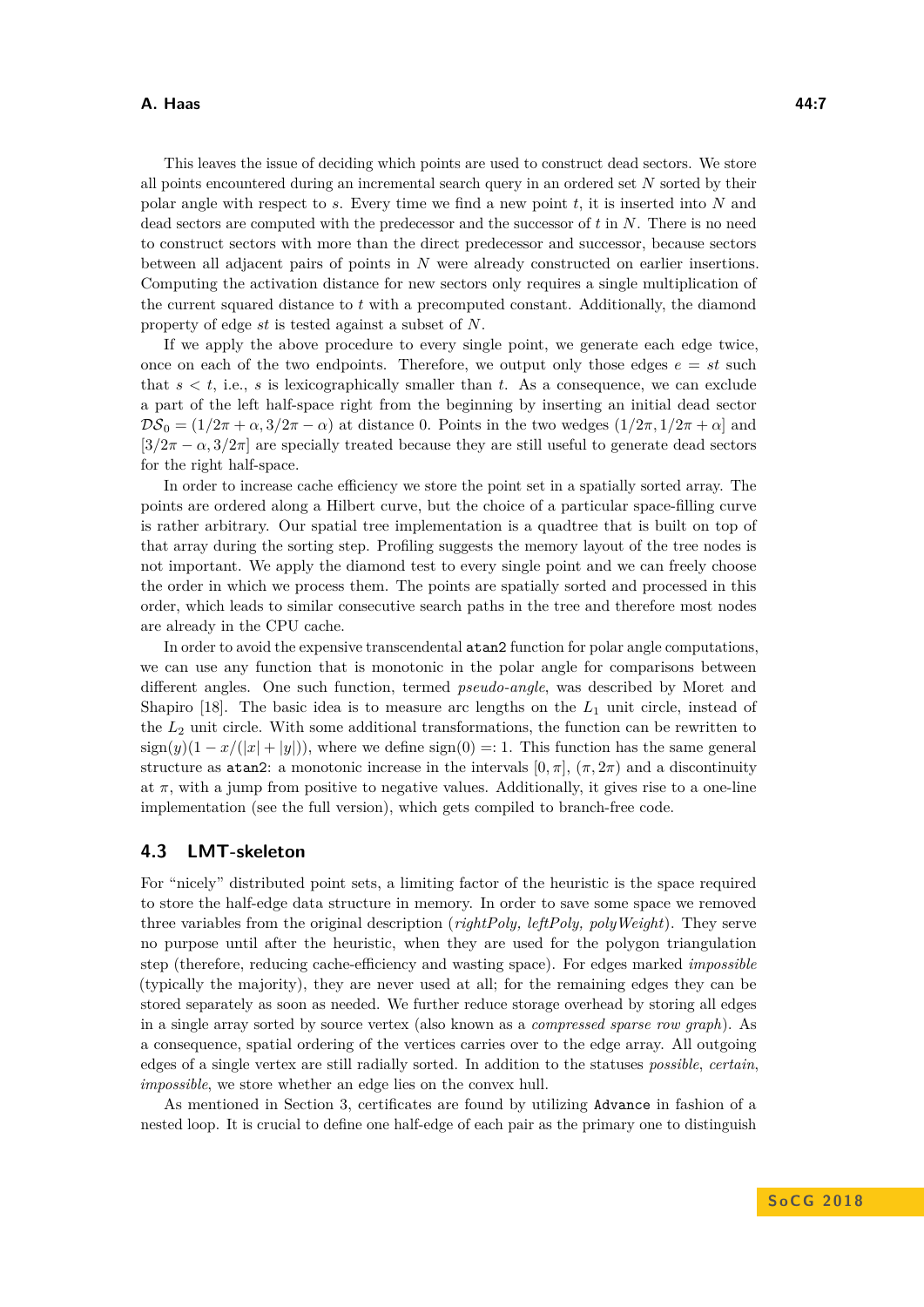<span id="page-7-0"></span>

<span id="page-7-1"></span>**Figure 4** Edge *f* does not have the diamond property and in turn the Advance function fails: it stops with a non-empty triangle.



 $\mathcal{L}^{\mathcal{L}}$ **Figure 5** Advance can return non-empty triangle ∆ which is part of two adjacent polygonal faces.

which half-edge corresponds to the outer resp. inner "loop". The choice is arbitrary as long as it is consistent throughout the execution of the algorithm.

Another problem that went unnoticed emerges when the diamond test and LMT-skeleton are combined. In this case Advance does not guarantee to find empty triangles; it may stop with non-empty triangles due to missing incident edges. An example is shown in Figure [4,](#page-7-0) where all edges with the exception of *f* pass the diamond test; calling Advance on *e* yields a non-empty triangle.

Fortunately, the side effect of wrong certificates is rather harmless. In the worst-case an otherwise impossible edge stays possible, which in turn may prevent other edges from being marked *certain*, however, no edge will incorrectly be marked *certain*. Even though wrong certificates occur frequently, we observed them to be of transient nature because some certificate edge itself becomes impossible later in the heuristic. Therefore, we still use Advance in our implementation to find certificates. However, it is important to keep in mind that the function can fail. Beirouti [\[2\]](#page-12-6) states that they also use Advance to scan for empty triangles in simple polygons during the dynamic programming step after the LMT-skeleton. Even then Advance can fail by returning triangles that are part of two adjacent simple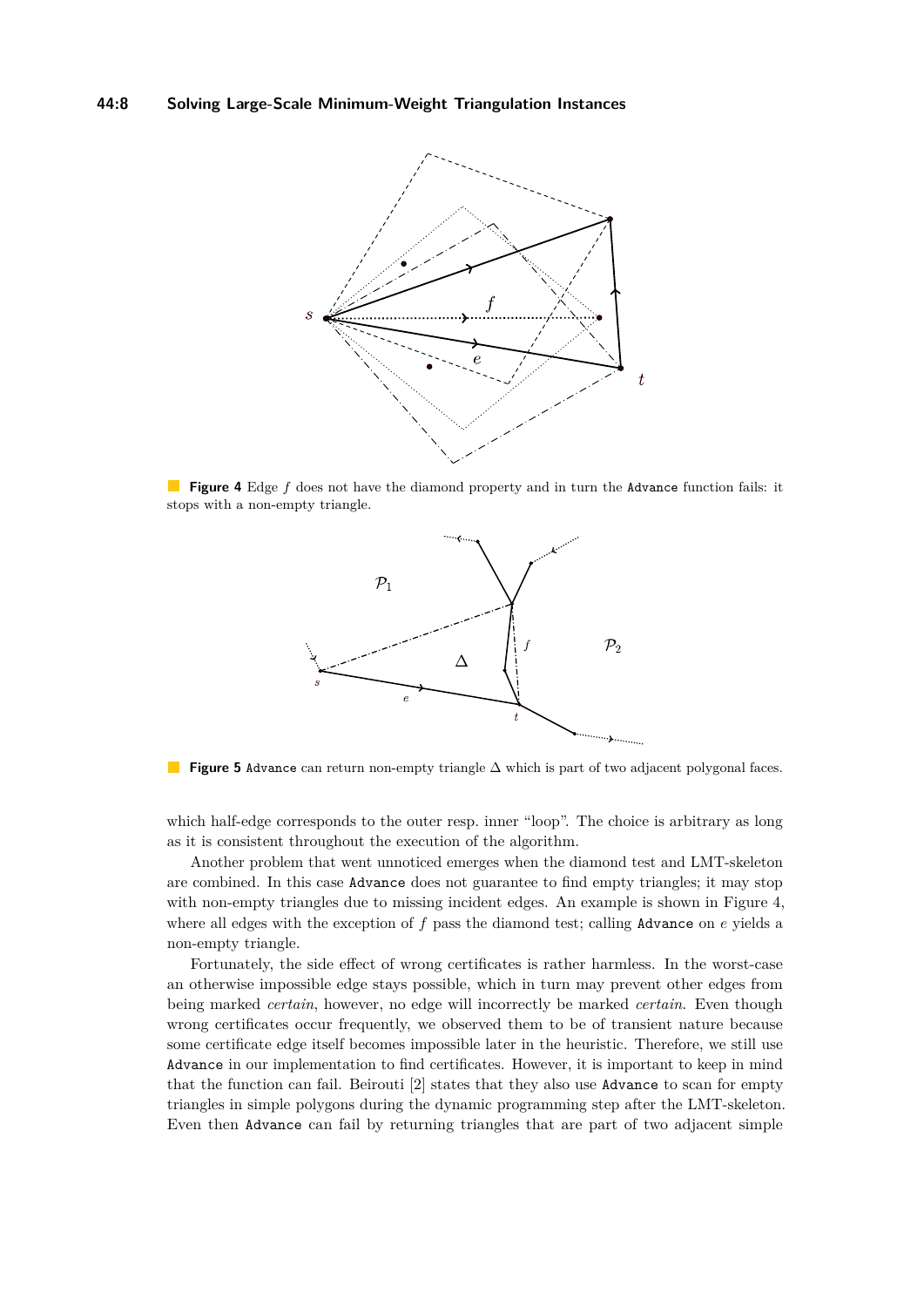**Algorithm 2:** Refactored LMT-skeleton algorithm.

#### **begin**

Init data structures ;  $ST \leftarrow$  EmptyEdges(*S*)\ CH(*S*); /\* Stack *ST* \*/ LMT-Loop (*ST*) ; **foreach** Possible primary half-edge *e* **do if** ¬HasIntersections *(e)* **then** Mark *e* as certain; **Function** LMT-Loop(*ST*) **while** *ST* is not empty **do**  $e \leftarrow$  Pop  $(ST)$ ; **if** *e* has no certificate **then** RestackEdges (e) ; /\* Push edges with *e* in their certificate. \*/ Mark *e* as impossible;

<span id="page-8-0"></span>polygonal faces; see Figure [5](#page-7-1) for an example. In contrast to wrong certificates, this will lead to catastrophic results and cannot be ignored.

Pseudocode for our implementation is given in Algorithm [2.](#page-8-0) In essence it is still the same as given by Beirouti and Snoeyink [\[3\]](#page-12-5), however, with some optimizations applied. First, the convex hull edges are implicitly given during initialization of the *j*\_*start*-pointers and can be marked as such without any additional cost. Determining the convex hull edges beforehand allows to remove the case distinction inside the LMT-Loop, i.e., it removes all intersection tests that are applied to impossible edges. Secondly, sorting the stack by edge length destroys spatial ordering and the loss of locality of reference outweighs all gains on modern hardware. Without sorting, it is actually not necessary to push all edges onto the stack upfront. Lastly, with proper partitioning of the edges, the LMT-Loop can be executed in parallel – described in more detail in Section [4.4.](#page-9-1)

Additionally, we incorporated an improvement to the LMT-skeleton suggested by Aich-holzer et al. [\[1\]](#page-12-7). Consider a certificate for an edge  $e$ , i.e., a quadrilateral  $q_e$  such that  $e$  is locally minimal w.r.t.  $q_e$ . It is only required that the four certificate edges  $f_i \in q_e$  are not *impossible*, that is, edge  $f_i$  is either on the convex hull or in turn has some certificate  $q_i$ . Notice that  $q_i$  and  $q_e$  may not share a common triangle. However, if for edge  $f_i$  there is no such certificate  $q_i$  that shares a triangle with  $q_e$ , then edge  $e$  cannot be in any locally minimal triangulation and *e* can be marked *impossible*.

The improved LMT-skeleton is computationally much more expensive. Consider the case in which edge  $e = (s, t)$  becomes impossible. In order to find invalid certificates, it is no longer sufficient to scan only those edges incident to either *s* or *t*. In addition to edges of the form  $(s, u)$ , resp.  $(t, u)$ , we also have to check all edges incident to any adjacent vertex  $u$  for invalid certificates. Because edges do not store the certificates for their certificate it gets even worse: we cannot know if an edge has to be restacked and we must restack and recheck all of them. Another consequence is that we cannot resume the traversal of triangles for any edge *f<sup>i</sup>* , because we do not know where we stopped the last time.

We are left with a classic space-time trade-off and we chose not to store any additional data. Instead we apply the improved LMT-heuristic only to edges surviving an initial round of the normal LMT-heuristic.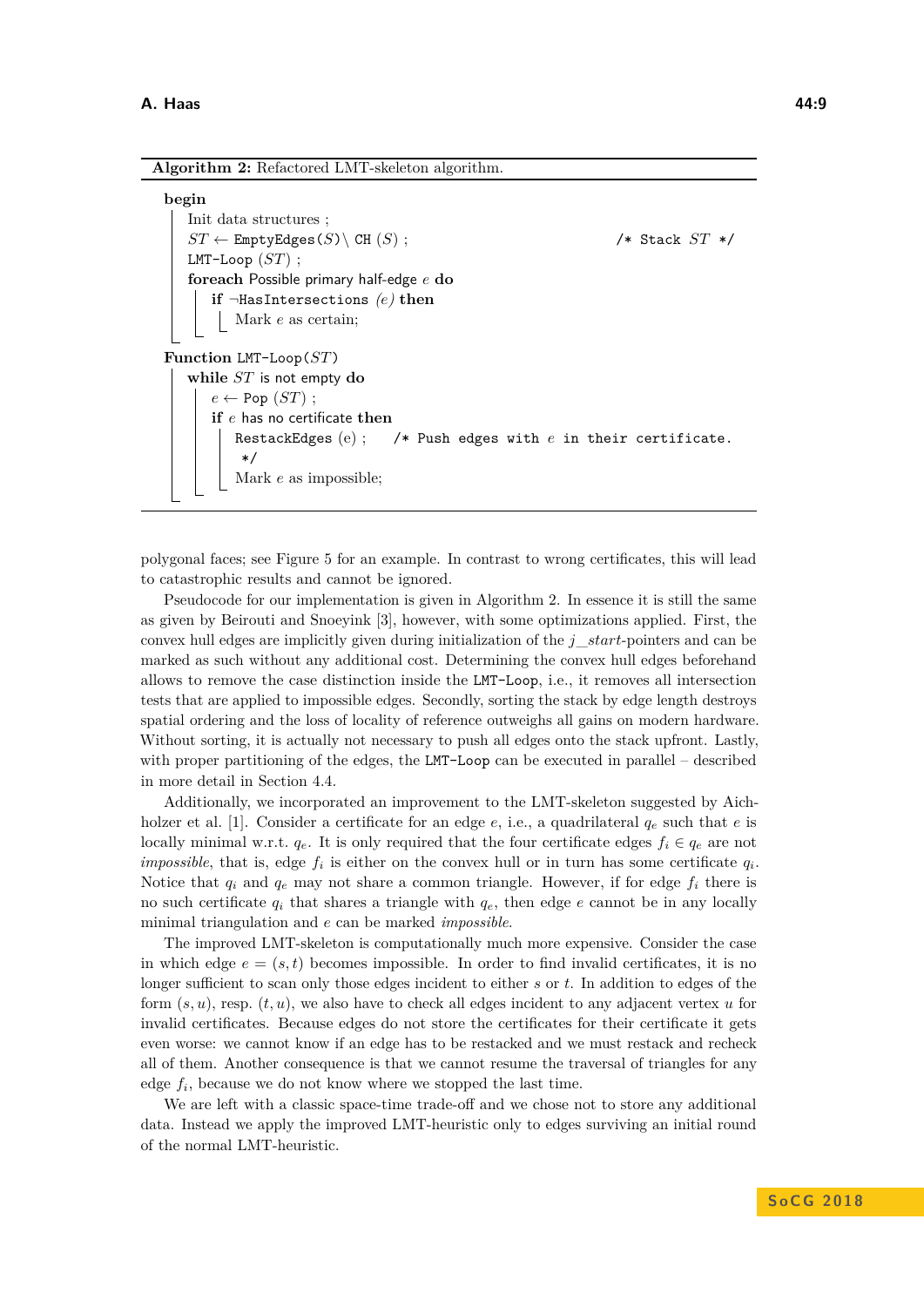#### **44:10 Solving Large-Scale Minimum-Weight Triangulation Instances**

# <span id="page-9-1"></span>**4.4 Parallelization**

Because the LMT-heuristic performs only local changes, most of the edges can be processed in parallel without synchronization. Problems occur only if adjacent edges are processed concurrently (for the improved LMT-skeleton this is unfortunately not true, because marking an edge *impossible* affects a larger neighborhood of edges). In order to parallelize the normal LMT-heuristic, we implemented a solution based on data partitioning without any explicit locking.

We cut the vertices *V* into two disjoint sets  $V = V_1 \cup V_2$  and process only those edges with both endpoints in  $V_1$  (resp.  $V_2$ ) in parallel. Define *X* as the cut set  $\{\{s,t\} \in E \mid s \in V_1, t \in V_2\}$ , i.e., all edges with one endpoint in  $V_1$  and the other in  $V_2$ . While edges in  $E(V_1)$  resp.  $E(V_2)$ are processed in parallel by two threads, edges in *X* are accessed read-only by both threads and are handled after both threads join. This way we never process two edges with a common endpoint in parallel.

This leaves the question of how to partition the vertices into two disjoint sets. Recall that all vertices are stored in contiguous memory and are sorted in Hilbert order. A split in the middle of the array partitions the points into two sets that are separated by a rather simple curve. Therefore, the cut set is likely to be small. Our half-edge array is sorted by source vertex, i.e., getting all edges with a specific source vertex in either half of the partition is trivial. Deciding if an edge  $e = (s, t)$  is in the cut set consists of two comparisons of pointer *t* against the lower and upper bound of the vertex subset. Furthermore, with the fair assumption that the average degree of vertices is the same in both partitions, we obtain perfectly balanced partitions w.r.t. the number of edges.

In order to avoid a serial scan at the top, we push the actual work of computing *X* down to the leaves in the recursion tree. Scanning of the half-edge array starts at the leave nodes: processing of half-edges that belong to some cut set is postponed, instead they are passed back to the parent node. The parent in turn scans the edges it got from its two children, processes all edges it can and passes up the remaining ones. In other words, the final cut set *X* bubbles up in the tree, while all intermediate cuts are never explicitly computed. The edges passed up from a node typically contain half-edges of several higher-level cuts. This way, partitioning on each level of the recursion tree only takes constant time, while the actual work is fully parallelized at the leaf level.

Experiments and observations indicate that on large, uniformly distributed point sets approximately 0.15% of all edges make it back to the root node, i.e., the amount of serial processing is low and the approach scales well. On degenerate instances it can perform poorly; e.g. if all points lie on a circle, then half of the edges will be returned to the root. For such cases, the code could be extended to repartition the remaining edges with another set of cuts.

After the LMT-heuristic completes, we are left with many polygonal faces that still need to be triangulated. Our implementation traverses the graph formed by the edges with one producer thread in order to collect all faces and multiple consumer threads to triangulate them with dynamic programming.

# <span id="page-9-0"></span>**5 Computational results**

Computations were performed on a machine with an Intel i7-6700K quad-core and 64GB memory. The code was written in  $C++$  and compiled with gcc 5.4.0.

We utilized CGAL [\[5\]](#page-12-8) for its exact orientation predicates, however, parts of the code are still prone to numerical errors. For example, triangulating the remaining polygonal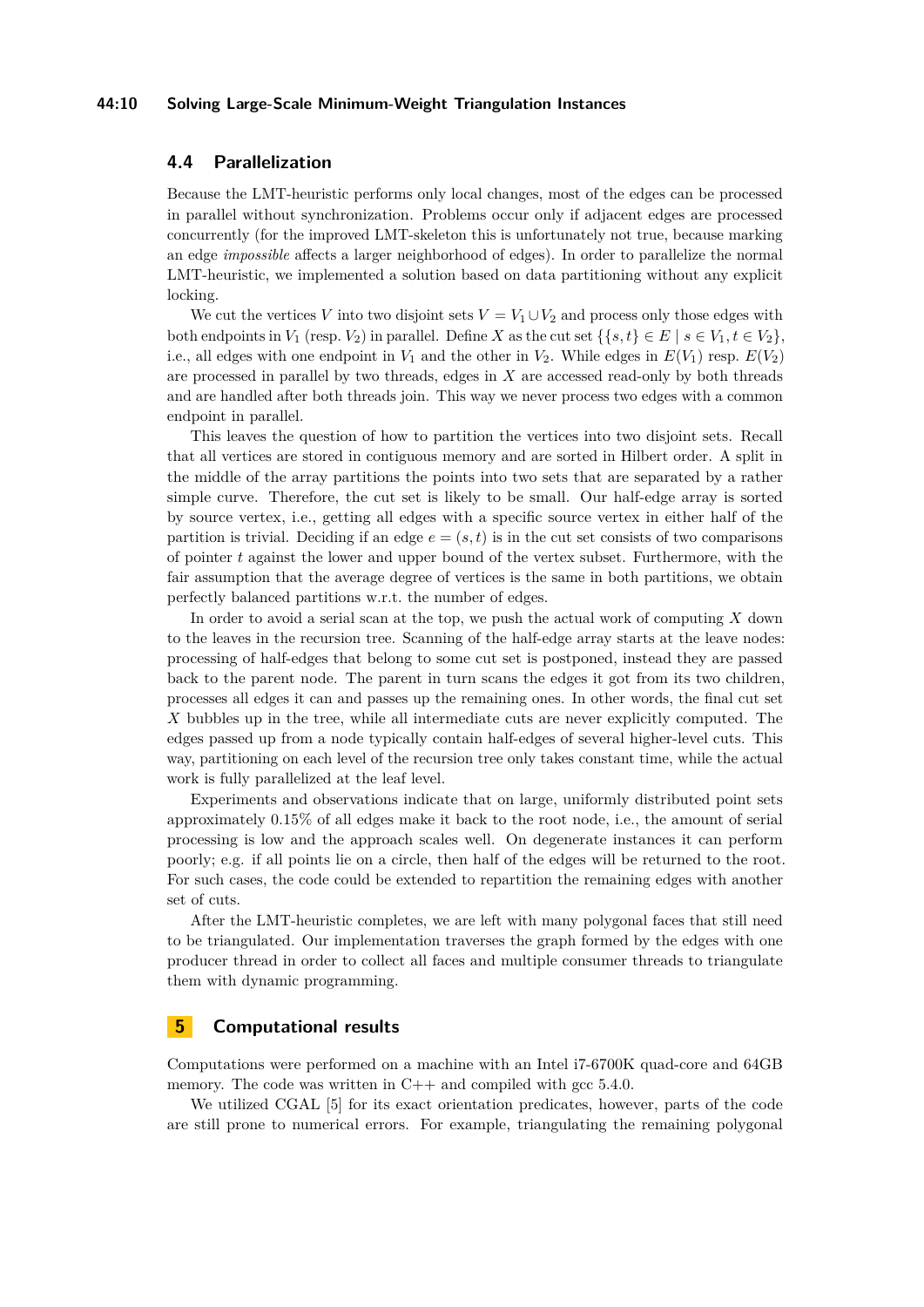<span id="page-10-0"></span>**Table 1** Diamond test implementation on uniformly distributed point sets. The table shows the mean and the standard deviation of 25 different instances. The extreme values are assumed by points at the point set boundary.

|                 |                                  |                                      | Number of visited neighbors per point |                  |                  |                      |                                |
|-----------------|----------------------------------|--------------------------------------|---------------------------------------|------------------|------------------|----------------------|--------------------------------|
| n               | Edges                            |                                      | Mean                                  | SD               | Min              | Max                  | $DS = 2\pi$                    |
| $10^{1}$        | 36.16                            | $\pm 2.63$                           | $+0$<br>9                             | $+0$<br>0        | $+0$<br>9        | $+0$<br>9            | $0 \pm 0$                      |
| $10^{2}$        | 882.8                            | $\pm 27.69$                          | $55.6 \pm 3.1$                        | $16.6 \pm 2.04$  | $23.72 \pm 4.82$ | $\pm 1.27$<br>98.56  | $30.4 \pm 4.61$                |
| $10^{3}$        | 10,731.7                         | $\pm 159.9$                          | $72.52 \pm 1.56$                      | $23.16 \pm 1.3$  | $22.68 \pm 4.55$ | $\pm 14.61$<br>173   | $737.84 \pm 10.91$             |
| 10 <sup>4</sup> | $1.1316 \cdot 10^5 \pm 471.24$   |                                      | $77.64 \pm 0.69$                      | $26.64 \pm 0.73$ | $19.08 \pm 2.3$  | $363.72 \pm 20$      | $9,126.08 \pm 18.74$           |
| $10^{5}$        |                                  | $1.15 \cdot 10^6 \quad \pm 1.538.64$ | $72.84 \pm 0.29$                      | $23.76 \pm 0.47$ | $15.96 \pm 1.61$ | $846.24 \pm 24.4$    | $97,200.9 \pm 40.29$           |
| $10^{6}$        |                                  | $1.1562 \cdot 10^7 \pm 4.737.67$     | $\pm 0.51$<br>74                      | $25.76 \pm 0.39$ | $13.28 \pm 1.31$ | $2,884.96 \pm 38.53$ | $9.9117 \cdot 10^5 \pm 61.86$  |
| $10^{7}$        | $1.1579 \cdot 10^8 \pm 19.254$   |                                      | $\pm 0.6$<br>77                       | $27.24 \pm 0.79$ | $11.88 \pm 0.99$ | $9.567.52 \pm 78.84$ | $9.9721 \cdot 10^6 \pm 100.61$ |
| $10^{8}$        | $1.1585 \cdot 10^9 \pm 56,063.1$ |                                      | 72<br>$\pm 0.94$                      | $24.08 \pm 0.69$ | $10.6 \pm 0.49$  | $25.017.8 \pm 107.4$ | $9.9911 \cdot 10^7 \pm 239.64$ |

<span id="page-10-1"></span>**Table 2** LMT-skeleton statistics on uniformly distributed point sets.

|                  |                                   | Possible edges after              |                                   | Certain edges after               |                                  |                                |
|------------------|-----------------------------------|-----------------------------------|-----------------------------------|-----------------------------------|----------------------------------|--------------------------------|
| n                | Diamond                           | LMT                               | $LMT+$                            | LMT                               | $LMT+$                           | Simple Polygons                |
| $1 \cdot 10^{1}$ | $+2.78$<br>36.76                  | $\pm 3.84$<br>3.8                 | 3.72<br>$\pm 3.62$                | $\pm 2.22$<br>19.32               | $\pm 2.22$<br>19.32              | $0.68 \pm 0.61$                |
| $1 \cdot 10^2$   | $\pm 46.37$<br>871.92             | $\pm 20.14$<br>84.04              | $\pm 18.1$<br>74.56               | $\pm 7.12$<br>251.48              | $\pm 7.12$<br>252.28             | $10.52 \pm 2.55$               |
| $1 \cdot 10^3$   | $10.687.4$ $\pm 146.68$           | 1.150.32<br>$\pm 98.05$           | $1.031.96 \quad \pm 86.46$        | $\pm 32.33$<br>2.540              | $2.548.04 \quad \pm 31.41$       | $128 \pm 9.2$                  |
| $1 \cdot 10^{4}$ | $1.1322 \cdot 10^5 \pm 661.16$    | $\pm 281.25$<br>12.637            | $11.271.76 \pm 251.6$             | $25.193.44 \pm 73.29$             | $25.287.56 \pm 76.43$            | $1.367.08 \pm 24.65$           |
| $1 \cdot 10^5$   | $1.1503 \cdot 10^6 \pm 1.696.31$  | $1.2941 \cdot 10^5 \pm 1.198.41$  | $1.1523 \cdot 10^5 \pm 973.14$    | $2.5129 \cdot 10^5 \pm 322.29$    | $2.5227 \cdot 10^5 \pm 306.72$   | $13.819.44 \pm 67.93$          |
| $1 \cdot 10^6$   | $1.1563 \cdot 10^7 \pm 5.459.02$  | $1.3044 \cdot 10^6 \pm 2.708.78$  | $1.1617 \cdot 10^6 \pm 2.486.36$  | $2.5098 \cdot 10^6$ $\pm 847.61$  | $2.5194 \cdot 10^6 \pm 860.53$   | $1.3904 \cdot 10^5 \pm 232.43$ |
| $1 \cdot 10^{7}$ | $1.1579 \cdot 10^8 \pm 17.587.01$ | $1.3074 \cdot 10^7 \pm 11.021.75$ | $1.1645 \cdot 10^7 \pm 8.825.57$  | $2.5088 \cdot 10^7 \pm 2.774.11$  | $2.5184 \cdot 10^7 \pm 2.727.23$ | $1.3931 \cdot 10^6 \pm 607.95$ |
| $3 \cdot 10^7$   | $3.4747 \cdot 10^8 \pm 28.678.6$  | $3.9239 \cdot 10^7 \pm 18.919.14$ | $3.4949 \cdot 10^7 \pm 15.068.66$ | $7.5258 \cdot 10^7$ $\pm 4.637.8$ | $7.5547 \cdot 10^7 \pm 4.563.03$ | $4.1797 \cdot 10^6 \pm 969.6$  |

faces requires to compute and compare the sum of radicals, which we implemented with double-precision arithmetic. For small instances, it was possible to compare the results of our implementation against an independent implementation based on an integer programming formulation of the MWT problem. However, straightforward integer programming becomes infeasible quite fast and comparisons for point sets with thousands of points were not possible.

## **5.1 Uniformly and normally distributed point sets**

Table [1](#page-10-0) shows results of our diamond test implementation on uniformly distributed point sets with sizes ranging from  $10$  to  $10<sup>8</sup>$  points. The table shows the mean values and the standard deviation of 25 different instances. Each instance was generated by choosing *n* points uniformly from a square centered at the origin. Point coordinates were double-precision values. The diamond test performs one incremental nearest neighbor query for each point in order to generate the edges that pass the test. On average only a small number of neighbors need to be processed for each point. The last column shows the number of queries where all nodes in the spatial tree were discarded because dead sectors covered the whole search space. The numbers show that this is the regular case; the exceptional cases occur at points near the point set "boundary".

Table [2](#page-10-1) shows statistics for the LMT-heuristic on uniformly distributed point sets. The instance sizes range from 10 points up to 30,000,000 points. For each size 25 different instances were generated. For the largest instances, the array storing the half-edges consumes nearly 39 GB of memory on its own. The serial initialization of the half-edge data structure, which basically amounts to radially sorting edges, takes longer than the parallel LMT-Loop on uniformly and normally distributed points. The improved LMT-skeleton by Aichholzer et al. is denoted LMT+ in the tables. The resulting skeleton was almost always connected in the computations and the number of remaining simple polygons that needed to be triangulated is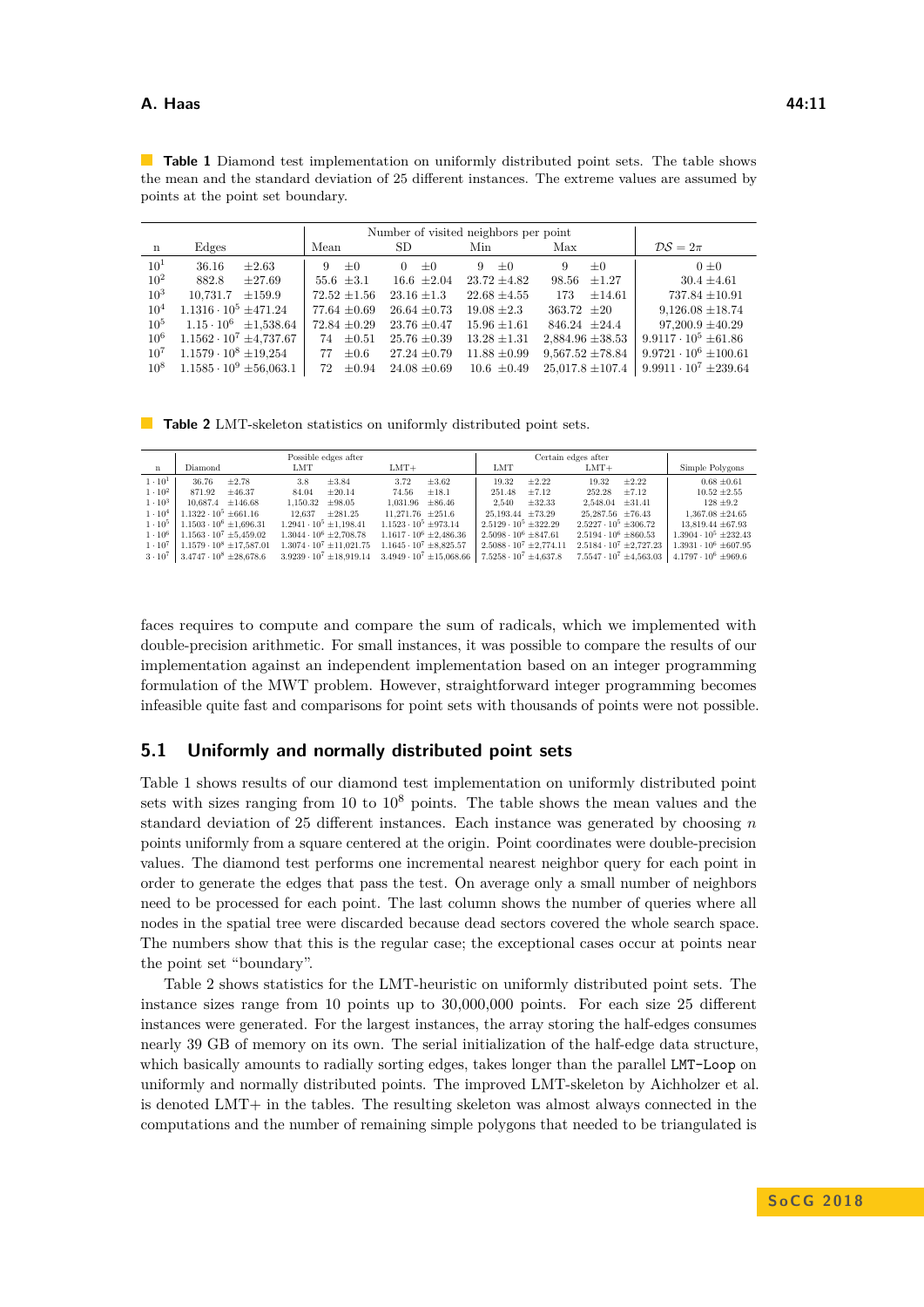#### **44:12 Solving Large-Scale Minimum-Weight Triangulation Instances**



 $\mathcal{L}_{\mathcal{A}}$ **Figure 6** LMT-skeleton runtime on uniformly distributed point sets.

shown in the last column. Only one instance of size  $3 \cdot 10^7$  contained one non-simple polygon in the experiments. While developing and optimizing the implementation, we computed the LMT-skeleton of several hundred instances with a million points, without ever seeing a disconnected component.

As we can see, the LMT-skeleton eliminates most of the possible edges with only  $\approx 11\%$ remaining. Given that any triangulation has  $3n - |CH| - 3$  edges, the certain edges amount to ≈ 83% of the complete triangulation. The improved LMT-skeleton reduces the amount of possible edges by another 10%, but it provides hardly any additional certain edges.

The results on normally distributed point sets are basically identical. Point coordinates were generated by two normally distributed random variables  $X, Y \sim \mathcal{N}(\mu, \sigma^2)$ , with mean  $\mu = 0$  and standard deviation  $\sigma \in \{1, 100, 100000\}$ . The tables are given in the full version.

# **5.2 TSPLIB + VLSI**

In addition to uniformly and normally distributed instances, we ran our implementation on instances found in the well-known TSPLIB [\[20\]](#page-13-7), which contains a wide variety of instances with different distributions. The instances are drawn from industrial applications and from geographic problems. All 94 instances have a connected LMT-skeleton and can be fully triangulated with dynamic programming to obtain the minimum weight triangulation. The total time it took to solve all instances of the TSPLIB was approximately 8.5 seconds. A complete breakdown for each instance is given in the full version.

Additional point sets can be downloaded at http://www.math.uwaterloo.ca/tsp/vlsi/. This collection of 102 TSP instances was provided by Andre Rohe, based on VLSI data sets studied at the Forschungsinstitut für Diskrete Mathematik, Universität Bonn. The LMTheuristic is sufficient to solve all instances, except lra498378, which contained two non-simple polygonal faces. A complete breakdown is given in the full version. Our implementation of the improved LMT-skeleton performs exceedingly bad on some of these instances; see Table [3.](#page-12-9) These instances contain empty regions with many points on the "boundary". Such regions are the worst-case for the heuristics because most edges inside them have the diamond property, which in turn leads to vertices with very high degree. Whenever an edge is found to be impossible by the improved LMT-skeleton, almost all edges are restacked and rechecked. Given the overall poor results of the improved LMT-skeleton, storing additional data to increase performance and/or limiting it to non-simple polygons may be reasonable.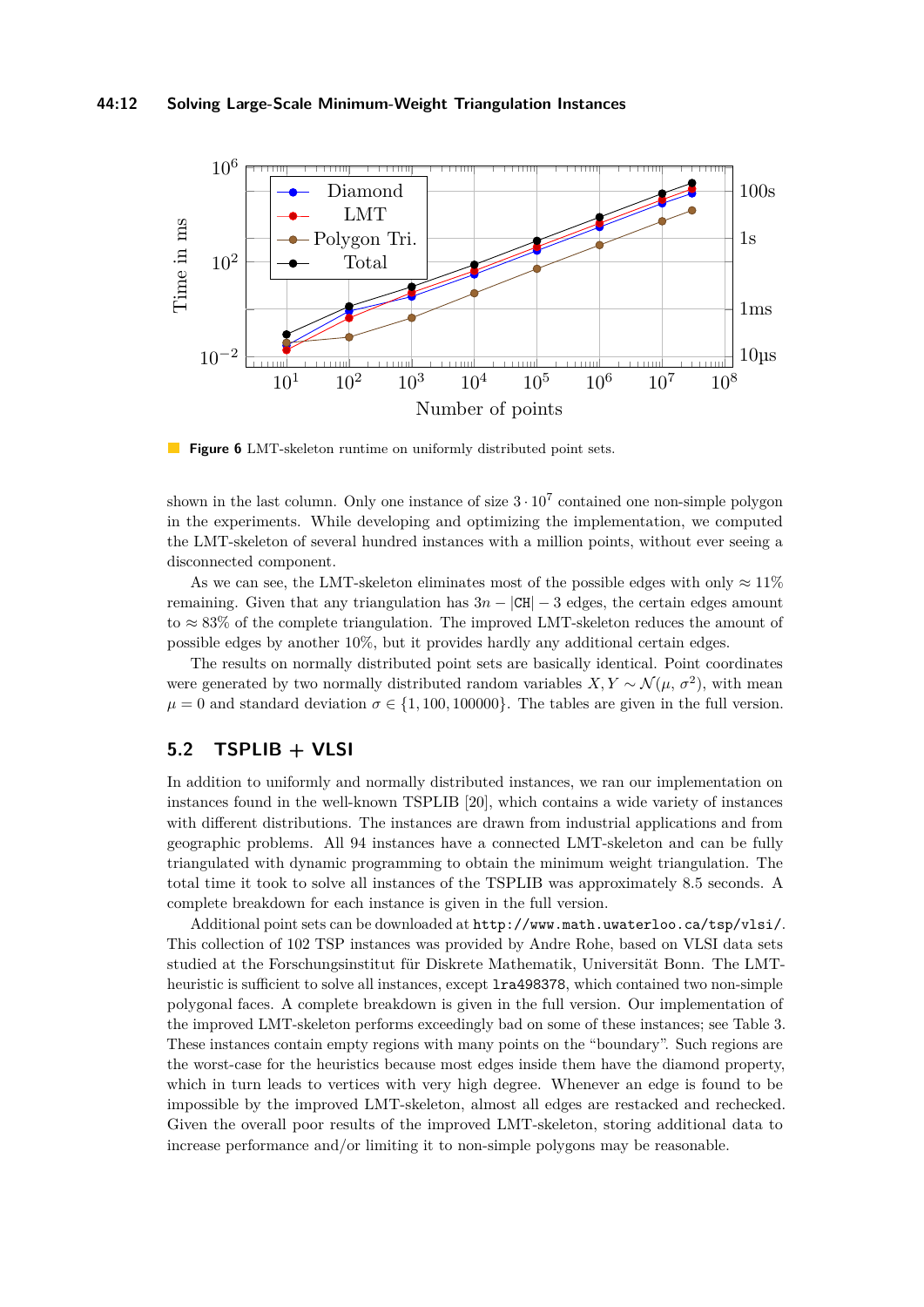Time in ms Instance Total DT LMT-Init LMT-Loop LMT+ Dyn. Prog. ara238025 | 15,325 | 4,954 | 446 | 496 | 9,279 | 148  $\text{ln}498378 \mid 382,932 \mid 44,267 \mid 1,238 \mid 7,532 \mid 329,292 \mid 599$  $\text{lrb744710}$  | 484,430 | 7,952 | 1,377 | 2,661 | 471,564 | 872  $s_{\text{r}}$ sra104815 1,937 559 191 191 198 922 65

<span id="page-12-9"></span>**Table 3** Statistics for VLSI instances with long runtime.

# **6 Conclusion**

We have shown that despite of the theoretical hardness of the MWT problem, a wide range of large-scale instances can be solved to optimality.

Difficulties for other instances arise from two sources. On one hand, we have instances containing more or less regular *k*-gons with one or more points near the center. These configurations can lead to a highly disconnected LMT-skeleton (an example is given by Belleville et al. [\[4\]](#page-12-10)) and require exponential time algorithms to complete the MWT. Preliminary experiments suggest that such configurations are best solved with integer programming. The example point set given by Belleville et al. [\[4\]](#page-12-10) can easily be solved with CPLEX in less than a minute, while the dynamic programming implementation of Grantson et al. [\[14\]](#page-13-10) was not able to solve it within several hours. On the other hand, we have instances containing empty regions with many points on their "boundary", such as empty *k*-gons and circles. They may be solvable in polynomial time, but trigger the worst-case behavior of the heuristics. Deciding what is the best approach to handle these two types of difficulties and integrating it into our implementation is left for future work.

#### **References**

- <span id="page-12-7"></span>**1** Oswin Aichholzer, Franz Aurenhammer, and Reinhard Hainz. New Results on MWT Subgraphs. *Inf. Process. Lett.*, 69(5):215–219, 1999.
- <span id="page-12-6"></span>**2** Ronald Beirouti. A Fast Heuristic for Finding the Minimum Weight Triangulation. Master's thesis, University of British Columbia, Vancouver, BC, Canada, Canada, 1997.
- <span id="page-12-5"></span>**3** Ronald Beirouti and Jack Snoeyink. Implementations of the LMT Heuristic for Minimum Weight Triangulation. In Ravi Janardan, editor, *Symposium on Computational Geometry*, pages 96–105. ACM, 1998.
- <span id="page-12-10"></span>**4** Patrice Belleville, J. Mark Keil, Michael McAllister, and Jack Snoeyink. On Computing Edges That Are In All Minimum-Weight Triangulations. In Sue Whitesides, editor, *Symposium on Computational Geometry*, pages 507–508. ACM, 1996.
- <span id="page-12-8"></span>**5** Cgal, Computational Geometry Algorithms Library. http://www.cgal.org.
- <span id="page-12-1"></span>**6** Gautam Das and Deborah Joseph. *Which triangulations approximate the complete graph?*, pages 168–192. Springer Berlin Heidelberg, Berlin, Heidelberg, 1989.
- <span id="page-12-4"></span>**7** Matthew Dickerson, J. Mark Keil, and Mark H. Montague. A Large Subgraph of the Minimum Weight Triangulation. *Discrete & Computational Geometry*, 18(3):289–304, 1997.
- <span id="page-12-3"></span>**8** Matthew Dickerson and Mark H. Montague. A (Usually?) Connected Subgraph of the Minimum Weight Triangulation. In Sue Whitesides, editor, *Symposium on Computational Geometry*, pages 204–213. ACM, 1996.
- <span id="page-12-2"></span>**9** Robert L. Scot Drysdale, Scott A. McElfresh, and Jack Snoeyink. On exclusion regions for optimal triangulations. *Discrete Applied Mathematics*, 109(1-2):49–65, 2001.
- <span id="page-12-0"></span>**10** Michael R. Garey and David S. Johnson. *Computers and Intractability: A Guide to the Theory of NP-Completeness*. W. H. Freeman & Co., New York, NY, USA, 1979.